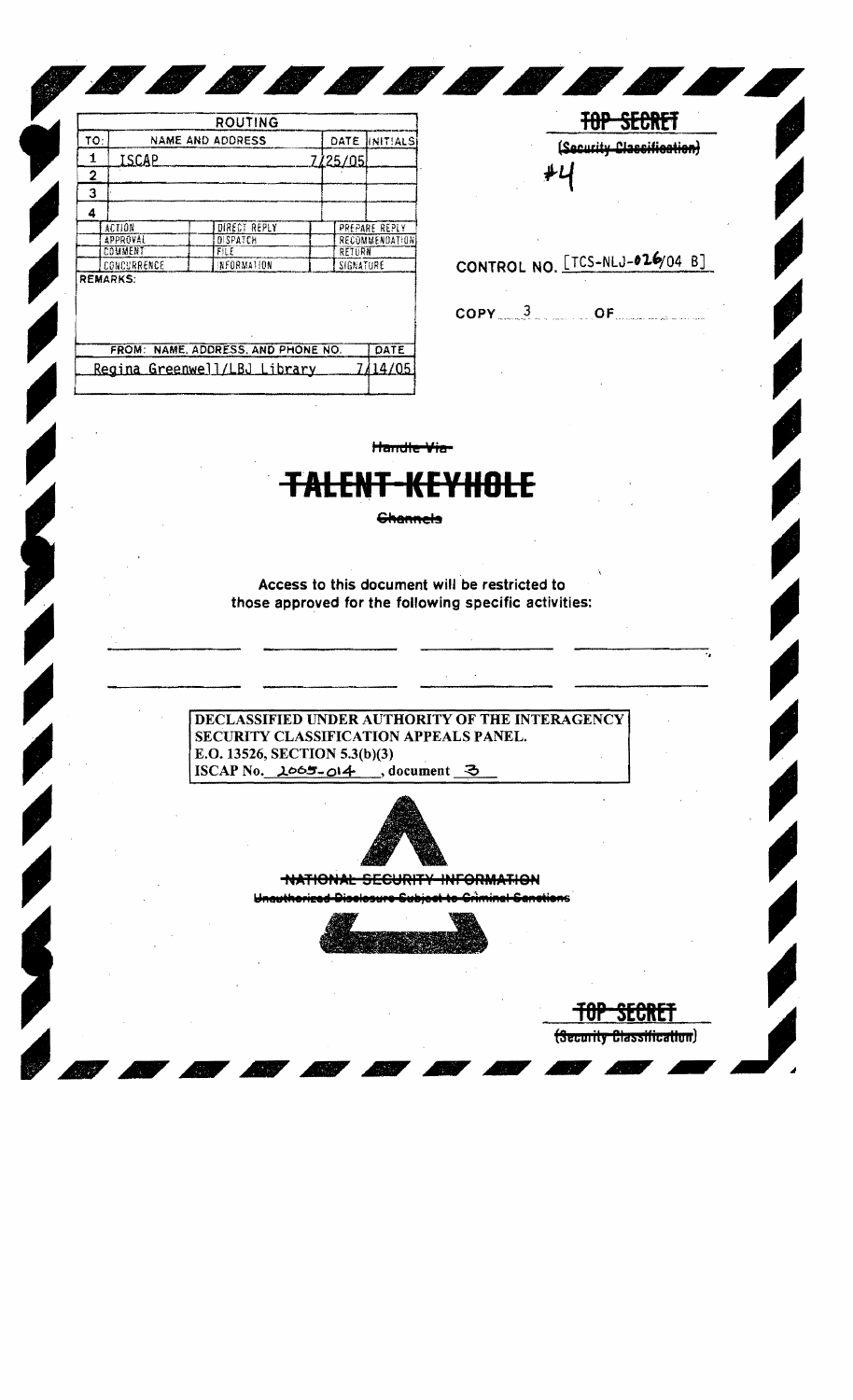| THE PRESIDENT'S<br>DAILY BRIEF<br>16 JANUARY 1969 | <b>LES CENTARY</b><br>Manufacture Review<br>Description #14 |  |
|---------------------------------------------------|-------------------------------------------------------------|--|
| Portion identified as<br>unresponsive to appeal   |                                                             |  |
|                                                   |                                                             |  |
|                                                   |                                                             |  |
|                                                   |                                                             |  |
|                                                   |                                                             |  |
|                                                   |                                                             |  |
|                                                   |                                                             |  |
|                                                   |                                                             |  |
|                                                   |                                                             |  |

 $\mathcal{A}_1$ 

្ត

 $\cdot$  ,  $\sim$  $\bar{\beta}$ 

> $\frac{1}{2}$  $\ddot{\phantom{a}}$  $\hat{\theta}_i$  $\bar{\gamma}$

 $\sim$ 

ò,

 $\ddot{\phantom{a}}$ И,

 $\bar{z}$ 

.<br>The transition of the DNA was the street with ANN CONTROL To the street of the March of Anna Mark (1974). The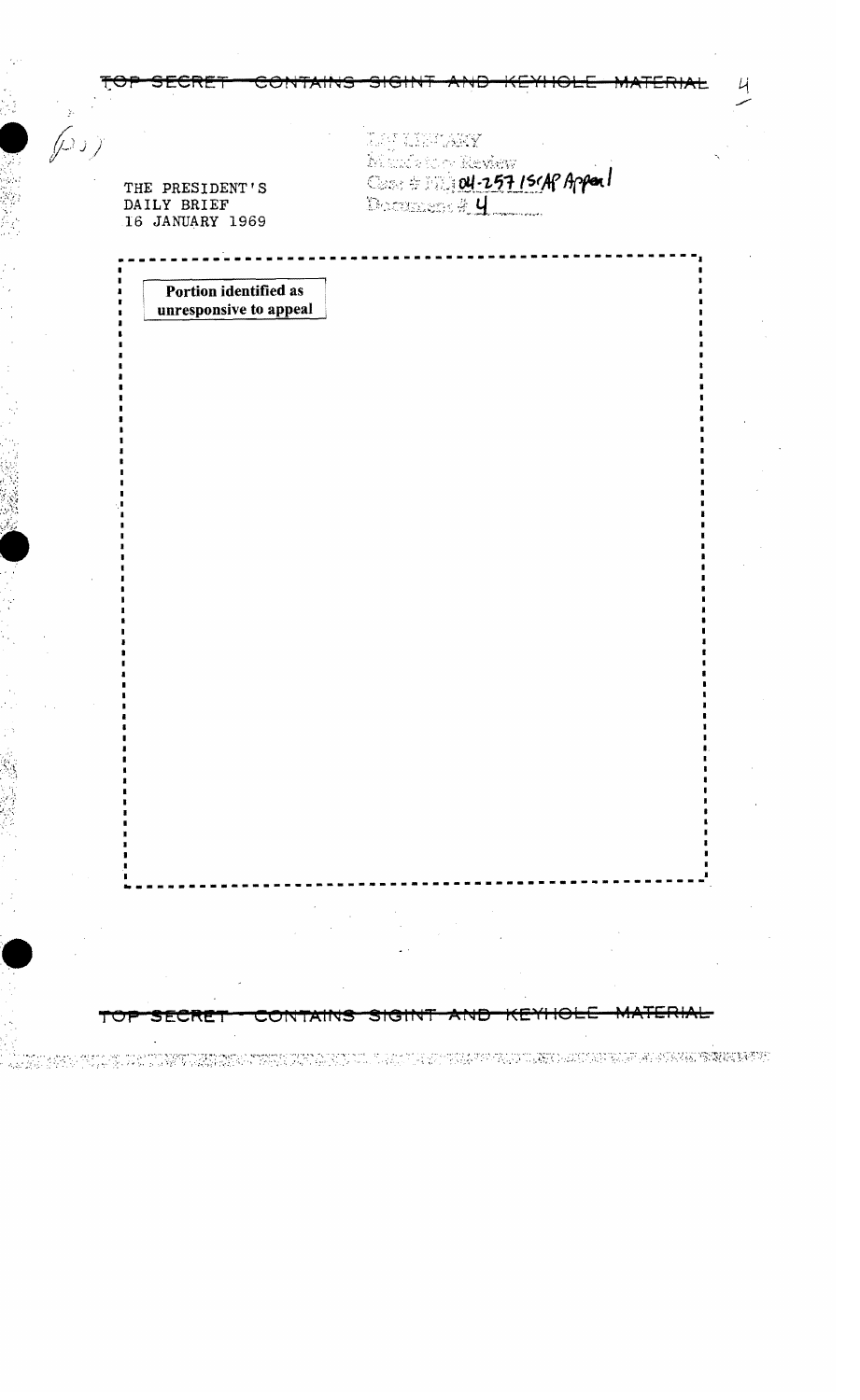Portion identified as i unresponsive to appeal

TOP SECRET CONTAINS SIGINT AND KEYHOLE MATERIAL

**\_.\_.\_---------------------------------------------------**

TOP SEGRET - CONTAINS SIGINT AND KEYHOLE MATERIAL

II SAMARIN BIRABUR I TEPUN PUTA DI TERMAR MUSI TARUPUN BUIBI RANDA SAMARININ LAM MUNEUR BANGGUNG MARARAN TING<br>SARRA ABBER SI PER PERANG KARANG ARANG ARA MANGGUNG RANDAN MUSIAN ANG BANG PANGSINUS DENGAN TERPANGKUNG MARTI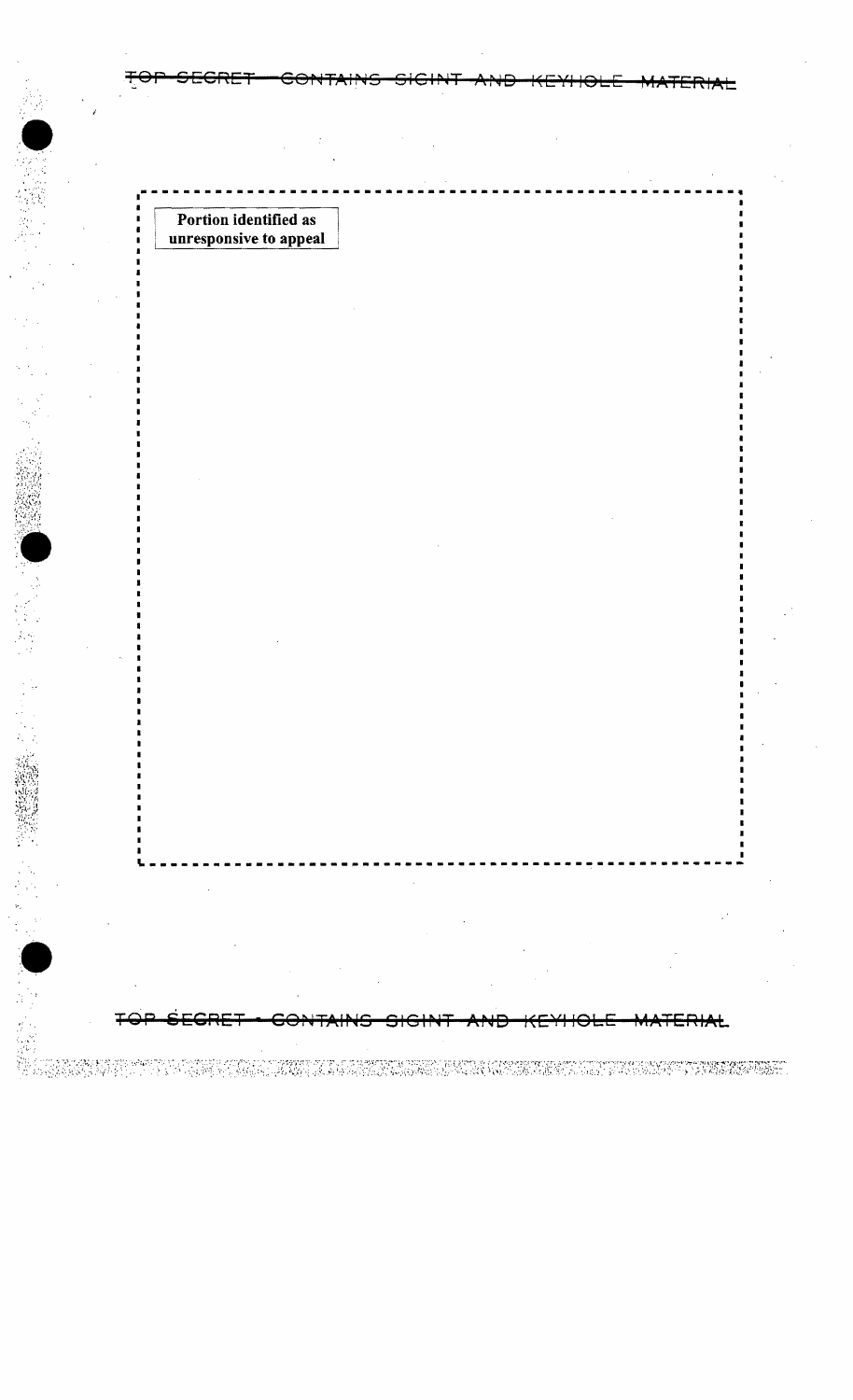Portion identified as unresponsive to appeal

 $\blacksquare$  $\blacksquare$ 

· 第22章 第222章

Ţ

TERIAL

n sing totta giptagment tigan uson soure om grog e een montpressigt pares son avgeveer gegaangegaangeveeringem<br>I all taalgegaan een gangeloop een sageleeringeloop een alle all en die sold absorbeele linkward beleer bloekk